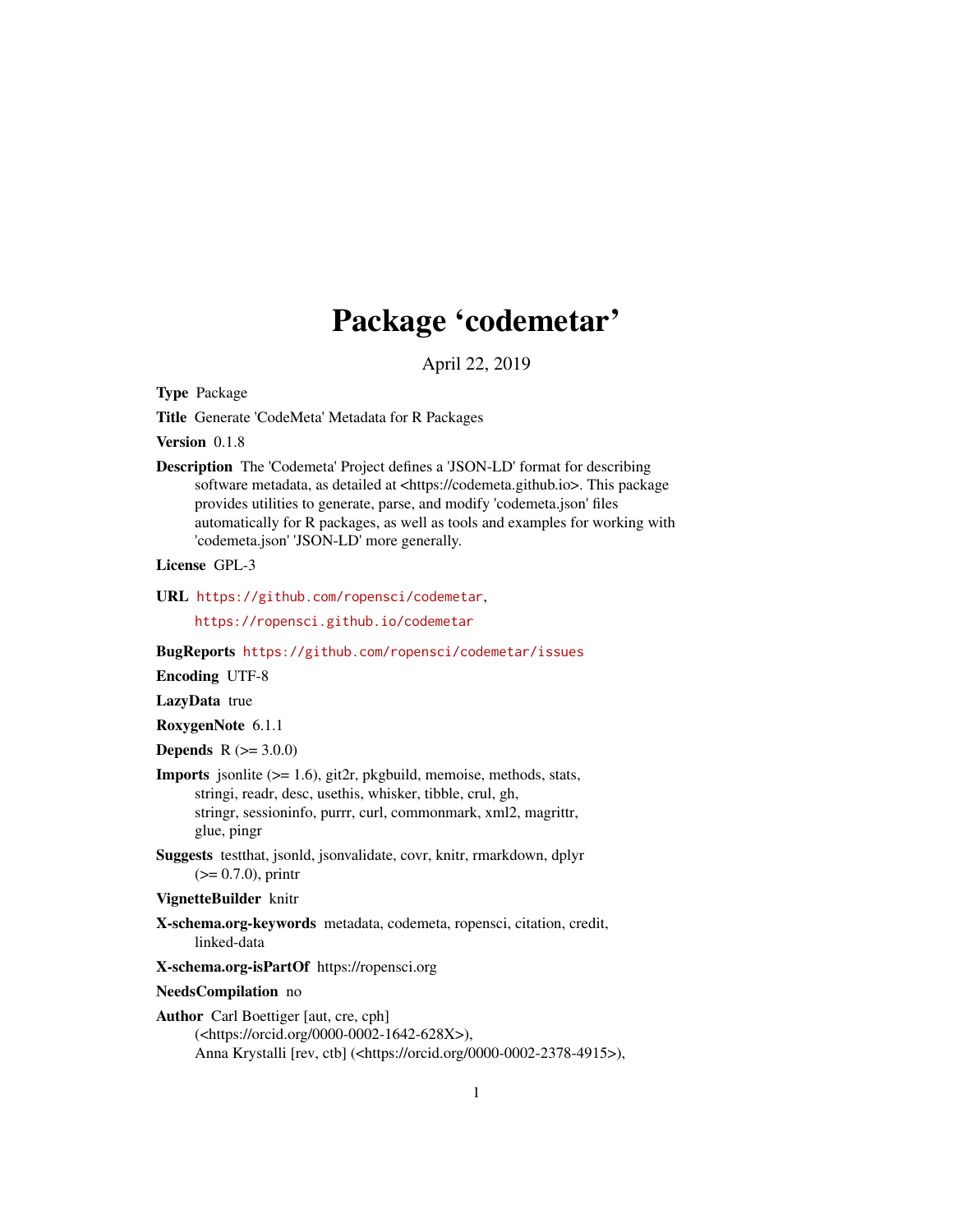<span id="page-1-0"></span>Toph Allen [rev] (<https://orcid.org/0000-0003-4580-091X>), Maëlle Salmon [ctb, aut] (<https://orcid.org/0000-0002-2815-0399>), rOpenSci [fnd] (https://ropensci.org/), Katrin Leinweber [ctb] (<https://orcid.org/0000-0001-5135-5758>), Noam Ross [ctb] (<https://orcid.org/0000-0002-2136-0000>), Arfon Smith [ctb], Jeroen Ooms [ctb] (<https://orcid.org/0000-0002-4035-0289>), Sebastian Meyer [ctb] (<https://orcid.org/0000-0002-1791-9449>), Michael Rustler [ctb] (<https://orcid.org/0000-0003-0647-7726>), Hauke Sonnenberg [ctb] (<https://orcid.org/0000-0001-9134-2871>)

Maintainer Carl Boettiger <cboettig@gmail.com>

Repository CRAN

Date/Publication 2019-04-22 04:20:03 UTC

### R topics documented:

| Index |  |
|-------|--|

codemetar-package *codemetar: generate codemeta metadata for R packages*

#### **Description**

The 'CodeMeta' Project defines a JSON-LD format for describing software metadata, as detailed at https://codemeta.github.io. This package provides utilities to generate, parse, and modify codemeta.jsonld files automatically for R packages, as well as tools and examples for working with codemeta JSON-LD more generally.

#### Details

It has three main goals:

• Quickly generate a valid codemeta.json file from any valid R package. To do so, we automatically extract as much metadata as possible using the DESCRIPTION file, as well as extracting metadata from other common best-practices such as the presence of Travis and other badges in README, etc.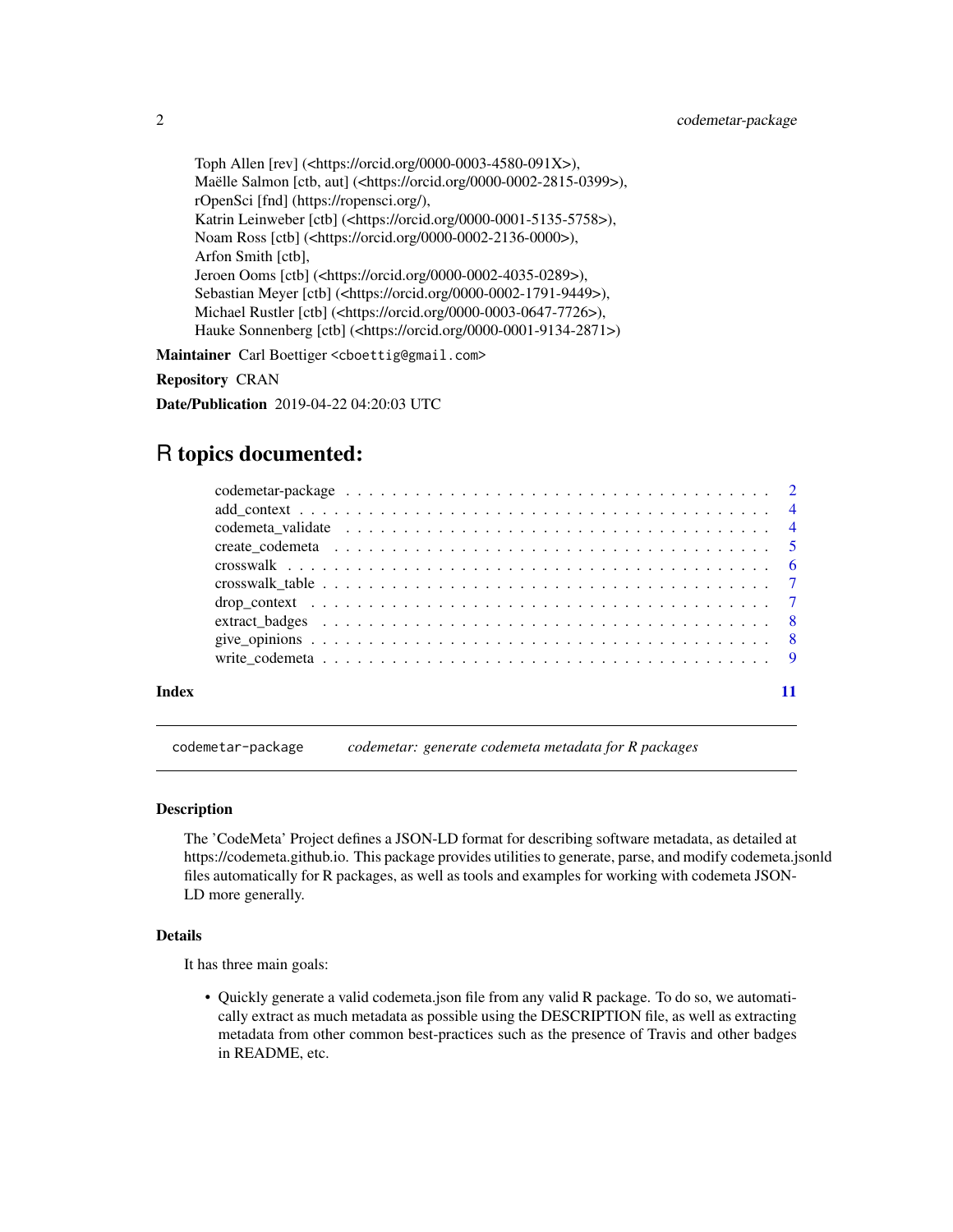#### codemetar-package 3

- Facilitate the addition of further metadata fields into a codemeta.json file, as well as general manipulation of codemeta files.
- Support the ability to crosswalk between terms used in other metadata standards, as identified by the CodeMeta Project Community, see https://codemeta.github.io/crosswalk

To learn more about codemetar, start with the vignettes: 'browseVignettes(package = "codemetar")'

For more general information about the CodeMeta Project for defining software metadata, see https://codemeta.github.io. In particular, new users might want to start with the User Guide (https://codemeta.github.io/userguide/), while those looking to learn more about JSON-LD and consuming existing codemeta files should see the Developer Guide (https://codemeta.github.io/developer-guide/).

#### Author(s)

Maintainer: Carl Boettiger <cboettig@gmail.com> (0000-0002-1642-628X) [copyright holder]

Authors:

• Maëlle Salmon (0000-0002-2815-0399) [contributor]

Other contributors:

- Anna Krystalli (0000-0002-2378-4915) [reviewer, contributor]
- Toph Allen (0000-0003-4580-091X) [reviewer]
- rOpenSci (https://ropensci.org/) [funder]
- Katrin Leinweber (0000-0001-5135-5758) [contributor]
- Noam Ross (0000-0002-2136-0000) [contributor]
- Arfon Smith [contributor]
- Jeroen Ooms (0000-0002-4035-0289) [contributor]
- Sebastian Meyer (0000-0002-1791-9449) [contributor]
- Michael Rustler (0000-0003-0647-7726) [contributor]
- Hauke Sonnenberg (0000-0001-9134-2871) [contributor]

#### See Also

Useful links:

- <https://github.com/ropensci/codemetar>
- <https://ropensci.github.io/codemetar>
- Report bugs at <https://github.com/ropensci/codemetar/issues>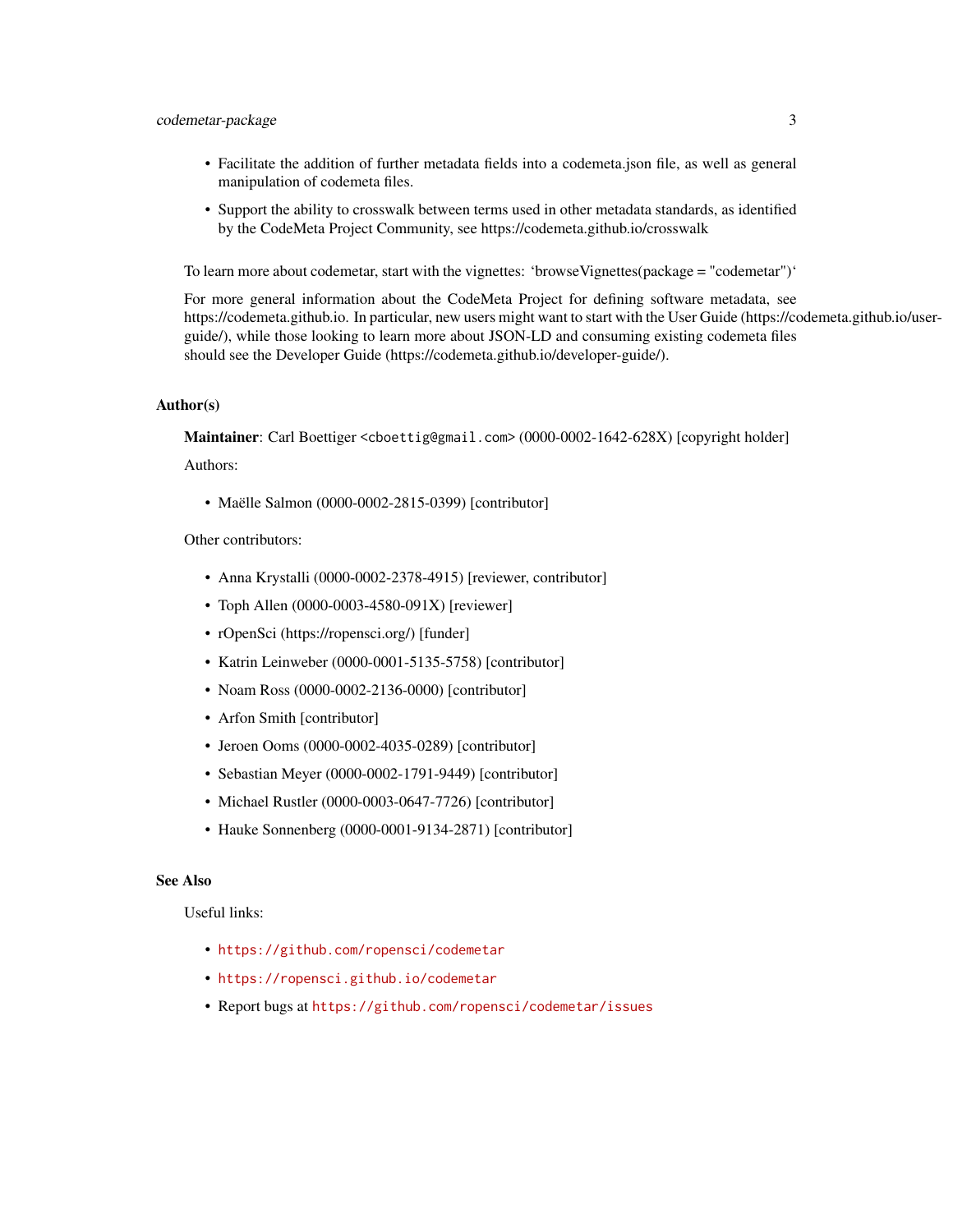<span id="page-3-0"></span>add\_context *Add Context*

#### Description

Add context element to json list or json string

#### Usage

add\_context(x, context, json\_output = FALSE)

#### Arguments

| $\mathbf{x}$ | a JSON list (from read_json / from JSON) or json object (from to JSON) |
|--------------|------------------------------------------------------------------------|
| context      | context to be added, in same format as x                               |
| json_output  | logical, should output be a json object or a list?                     |

#### Value

a list or json object with "@context" element added

codemeta\_validate *codemeta validate*

#### Description

Checks that a round-trip of expanding and compacting json-ld matches the original document. Incorrect schema terms or types (or spelling errors of properties) will cause this round-trip to fail by not fully compacting.

#### Usage

```
codemeta_validate(codemeta = "codemeta.json", context = NULL)
```
#### Arguments

| codemeta | path/filename to a codemeta.json file, or json-ld text string                  |
|----------|--------------------------------------------------------------------------------|
| context  | URL (or path or json string) for the codemeta context. Leave as default or use |
|          | appropriate DOI for the version; see details.                                  |

#### Details

by default, validation will use the original context from the import file.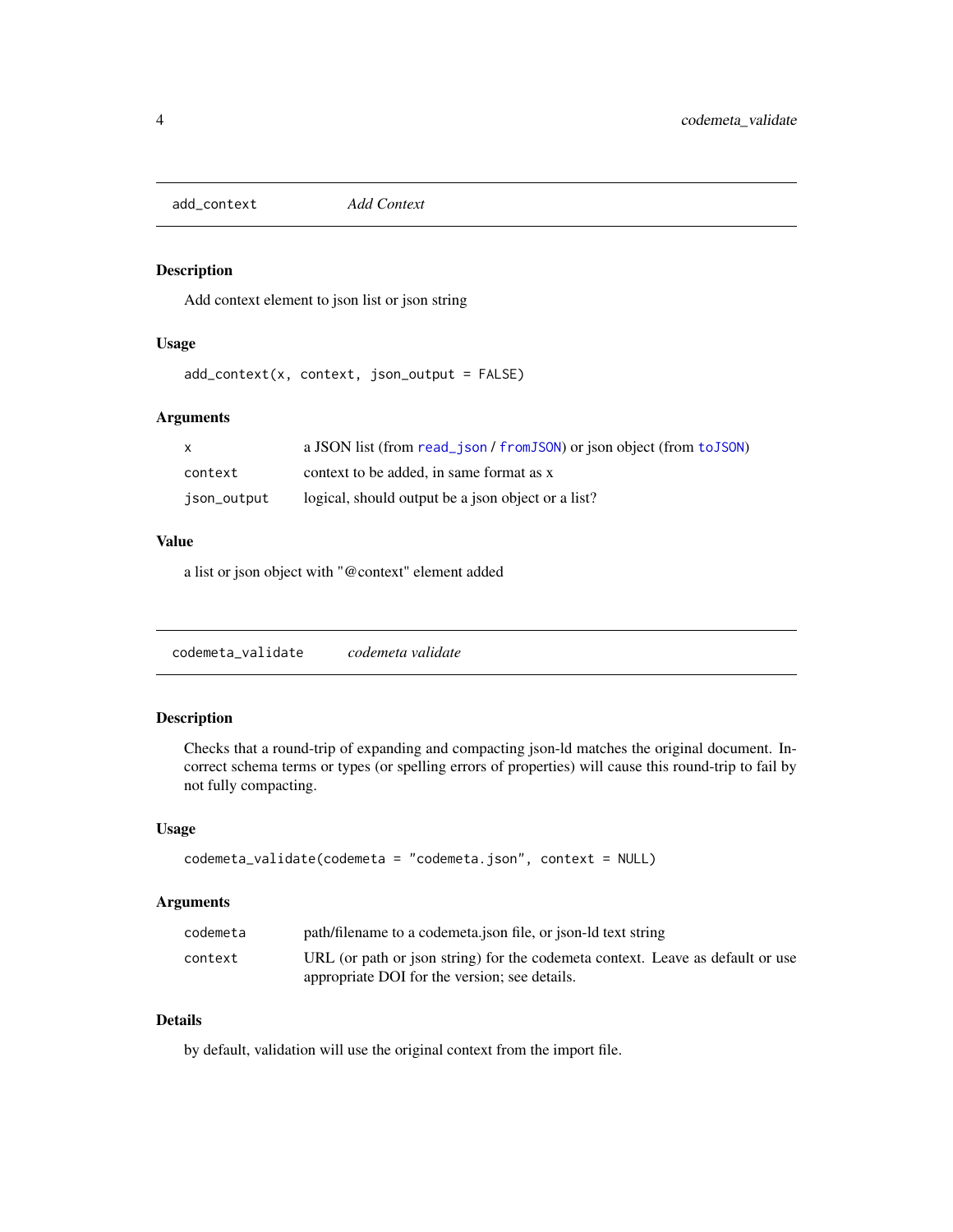#### <span id="page-4-0"></span>create\_codemeta 5

#### Examples

```
ex <- system.file("examples/codemeta.json", package="codemetar")
codemeta_validate(ex)
```
create\_codemeta *create\_codemeta*

#### Description

create a codemeta list object in R for further manipulation. Similar to [write\\_codemeta](#page-8-1), but returns an R list object rather than writing directly to a file. See examples.

#### Usage

```
create\_codemeta(pkg = "."", root = ".", id = NULL,use_filesize = TRUE,
  force_update = getOption("codemeta_force_update", TRUE),
  verbose = TRUE, ...)
```
#### Arguments

| pkg          | package path to package root, or package name, or description file (character),<br>or a codemeta object (list) |
|--------------|----------------------------------------------------------------------------------------------------------------|
| root         | if pkg is a codemeta object, optionally give the path to package root. Default<br>guess is current dir.        |
| id           | identifier for the package, e.g. a DOI (or other resolvable URL)                                               |
| use_filesize | whether to try adding a filesize by using $pkgbuild::build()$ .                                                |
| force_update | Update guessed fields even if they are defined in an existing codemeta.json file                               |
| verbose      | Whether to print messages indicating opinions e.g. when DESCRIPTION has<br>no URL. See give_opinions.          |
| $\cdots$     | additional arguments to write_json                                                                             |

#### Value

a codemeta list object

#### Examples

```
cm <- create_codemeta("jsonlite")
cm$keywords <- list("metadata", "ropensci")
```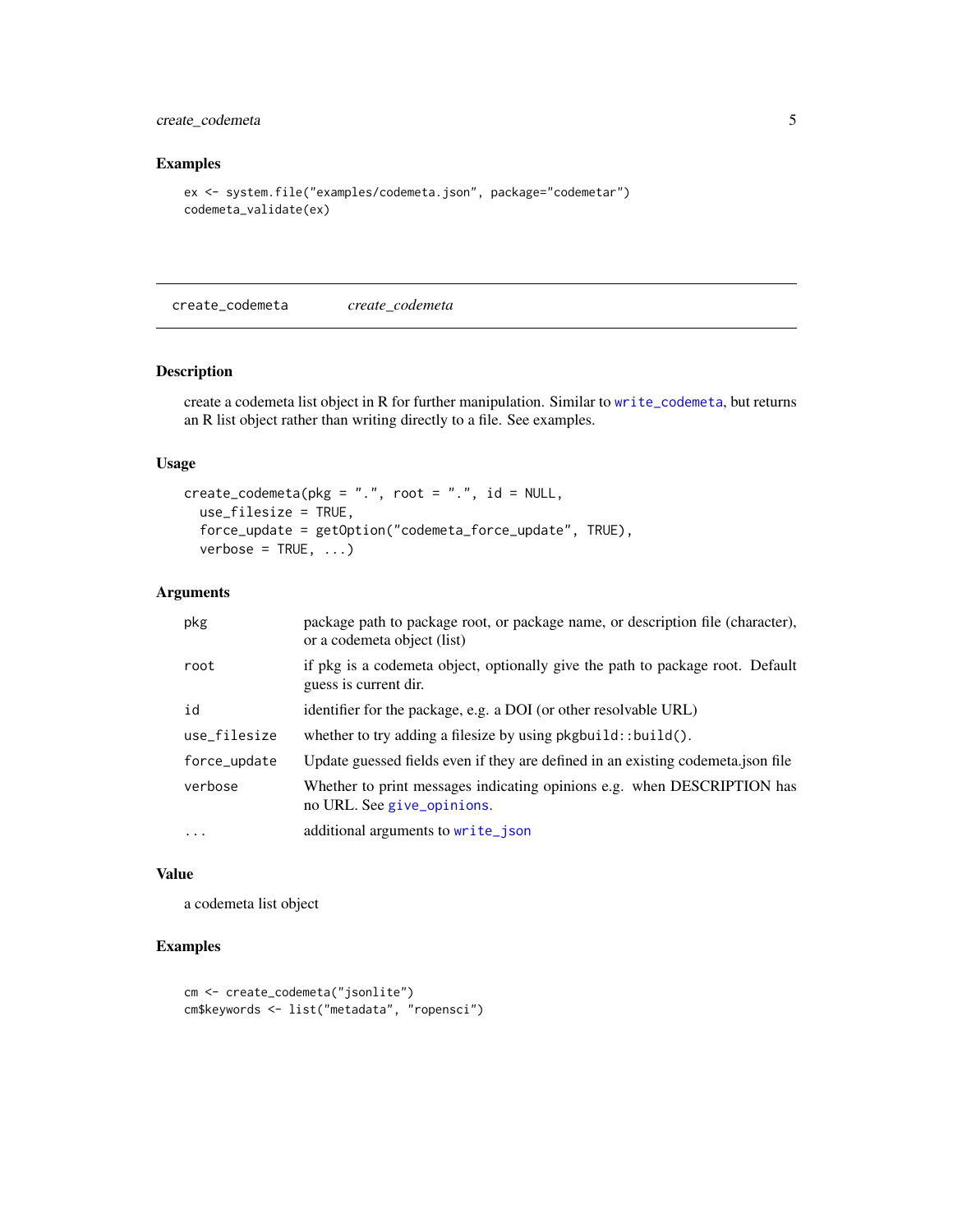<span id="page-5-0"></span>crosswalk *Crosswalk*

#### Description

Crosswalk between different metadata fields used by different repositories, registries and archives. For more details see https://codemeta.github.io/crosswalk This function requires an internet connection to obtain the latest crosswalk table. This function essentially applies the crosswalk table shown by [crosswalk\\_table](#page-6-1) to a given JSON metadata record.

#### Usage

 $crosswalk(x, from, to = "codemeta", codemeta_countext = NULL)$ 

#### Arguments

| $\mathsf{x}$     | a JSON list or file with data fields to be crosswalked                                                       |  |
|------------------|--------------------------------------------------------------------------------------------------------------|--|
| from             | the corresponding column name from the crosswalk table.                                                      |  |
| to               | the column to translate into, assumes "codemeta" by default                                                  |  |
| codemeta_context |                                                                                                              |  |
|                  | the address or contents of codemeta context. If not specified, the default "https://doi.org/10.5063/schema/c |  |
|                  | 2.0" is used. The default is taken from the option "codemeta_context" and can                                |  |
|                  | thus be overridden by setting this option with options (codemeta_context =                                   |  |
|                  | <your_context_url>).</your_context_url>                                                                      |  |

#### Value

a 'json' object containing a valid codemeta.json file created by crosswalking the input JSON

#### Examples

```
## Not run:
## Crosswalk data returned by the GitHub API into CodeMeta format
r <- gh::gh("/repos/:owner/:repo", owner = "ropensci", repo = "EML")
crosswalk(r, "GitHub")
```
## End(Not run)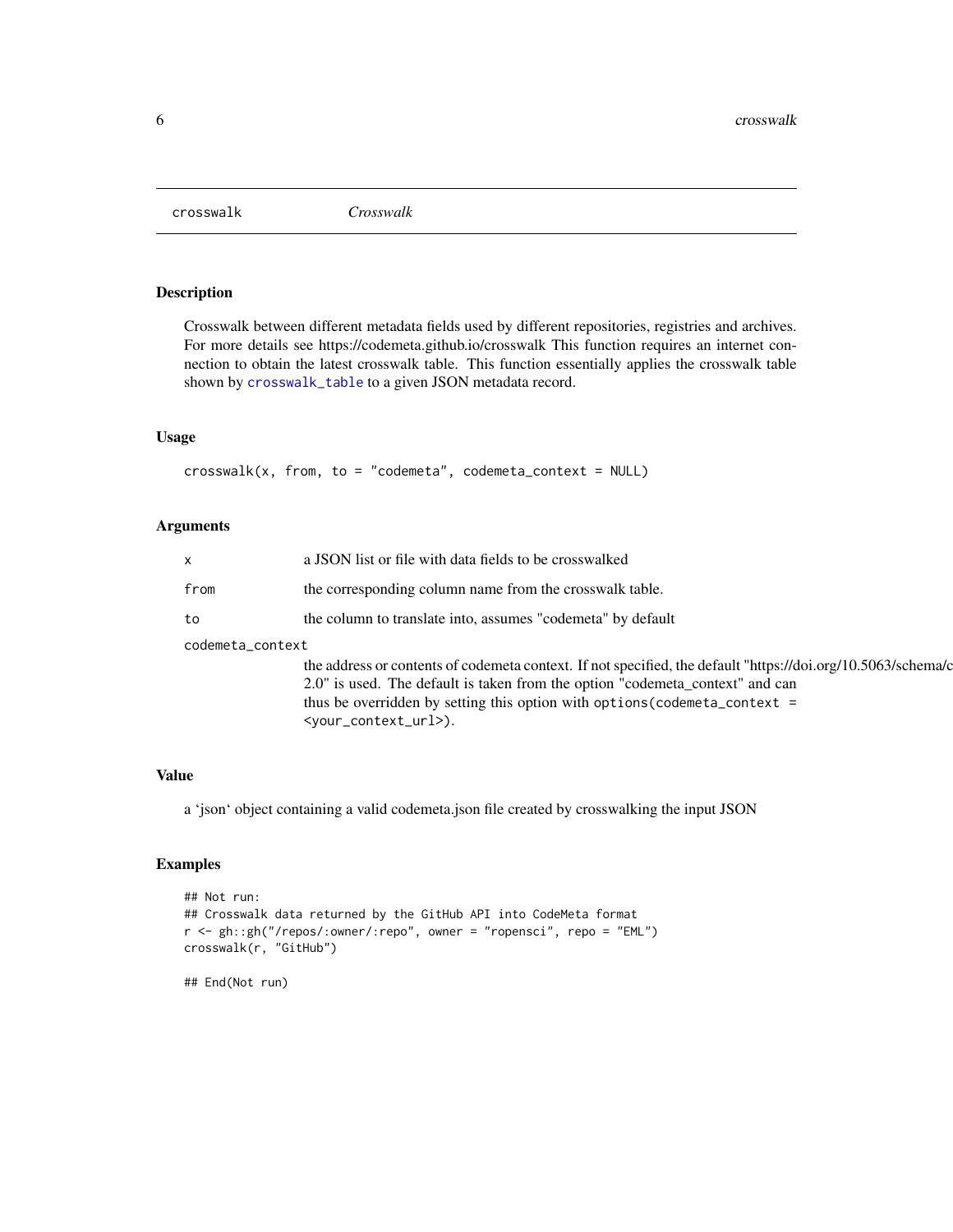<span id="page-6-1"></span><span id="page-6-0"></span>crosswalk\_table *Crosswalk Table*

#### Description

Return a subset of the crosswalk table containing codemeta properties and matching column

#### Usage

```
crosswalk_table(from, to = NULL, full_crosswalk = NULL, trim = TRUE)
```
#### Arguments

| from | the name of a column in the crosswalk table to map from.                     |
|------|------------------------------------------------------------------------------|
| to   | the name of one or more columns in the crosswalk table to map into           |
|      | full_crosswalk Path or URL (requires internet!) of the full crosswalk table. |
| trim | drop rows giving properties not found in the 'from' column?                  |

#### Value

a tibble containing the trimmed crosswalk table, listing property (in CodeMeta), and the corresponding terms in both from and to columns.

#### Examples

crosswalk\_table(from = "GitHub", to = c("Zenodo", "Figshare"))

drop\_context *Drop Context*

#### Description

Drop context element from json list or json string

#### Usage

```
drop\_context(x, json\_output = FALSE)
```
#### Arguments

|             | a JSON list (from read_json / from JSON) or json object (from to JSON) |
|-------------|------------------------------------------------------------------------|
| json_output | logical, should output be a json object or a list?                     |

#### Value

a list or json object with the "@context" element removed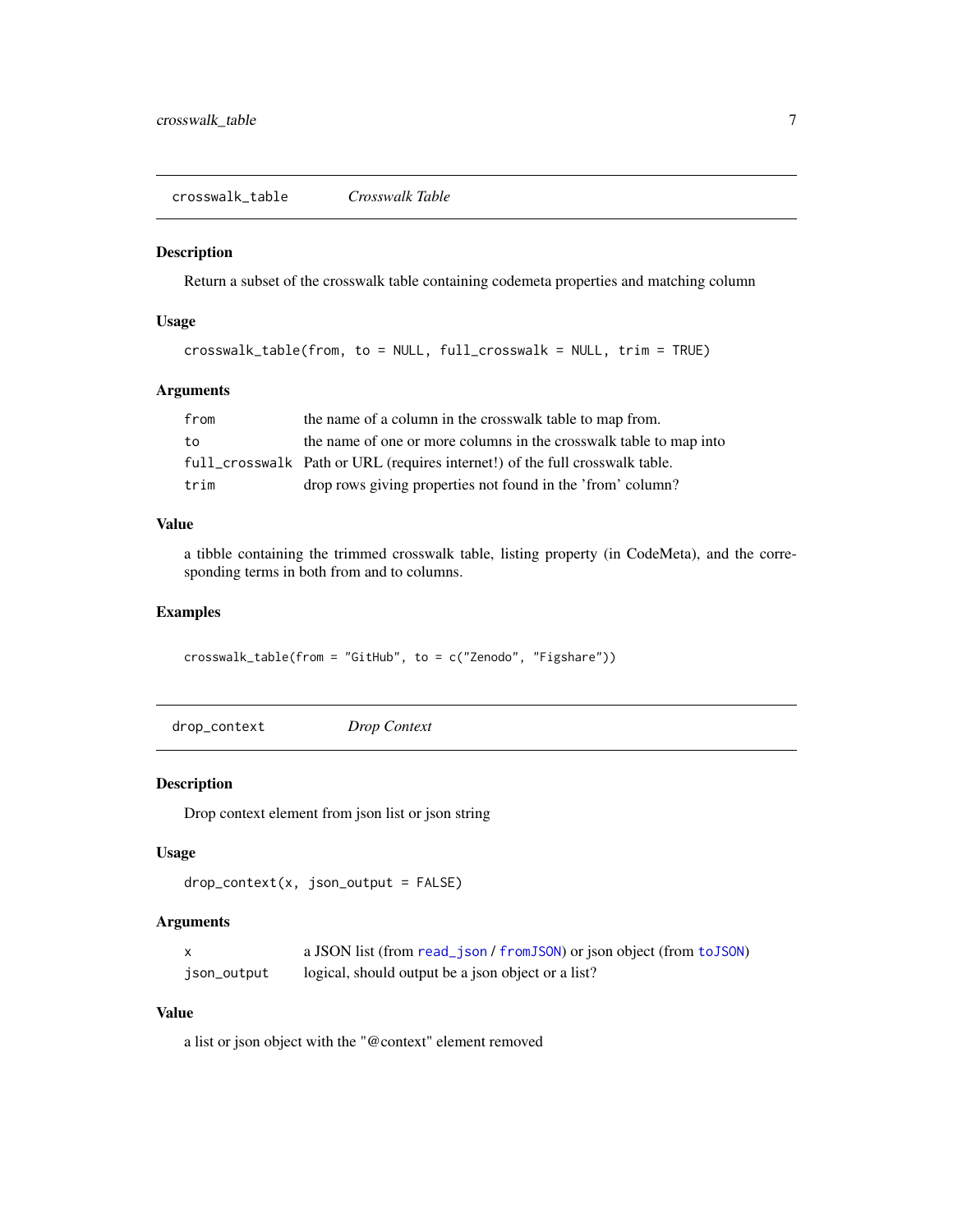<span id="page-7-0"></span>

#### Description

Extract all badges from Markdown file

#### Usage

extract\_badges(path)

#### Arguments

path Path to Markdown file

#### Value

A tibble with for each badge its text, link and link to its image.

#### Examples

```
## Not run:
extract_badges(system.file("examples/README_fakepackage.md", package="codemetar"))
```
## End(Not run)

<span id="page-7-1"></span>give\_opinions *Function giving opinions about a package*

#### Description

Function giving opinions about a package

#### Usage

```
give_opinions(pkg_path = getwd())
```
#### Arguments

pkg\_path Path to the package root

#### Value

A data.frame of opinions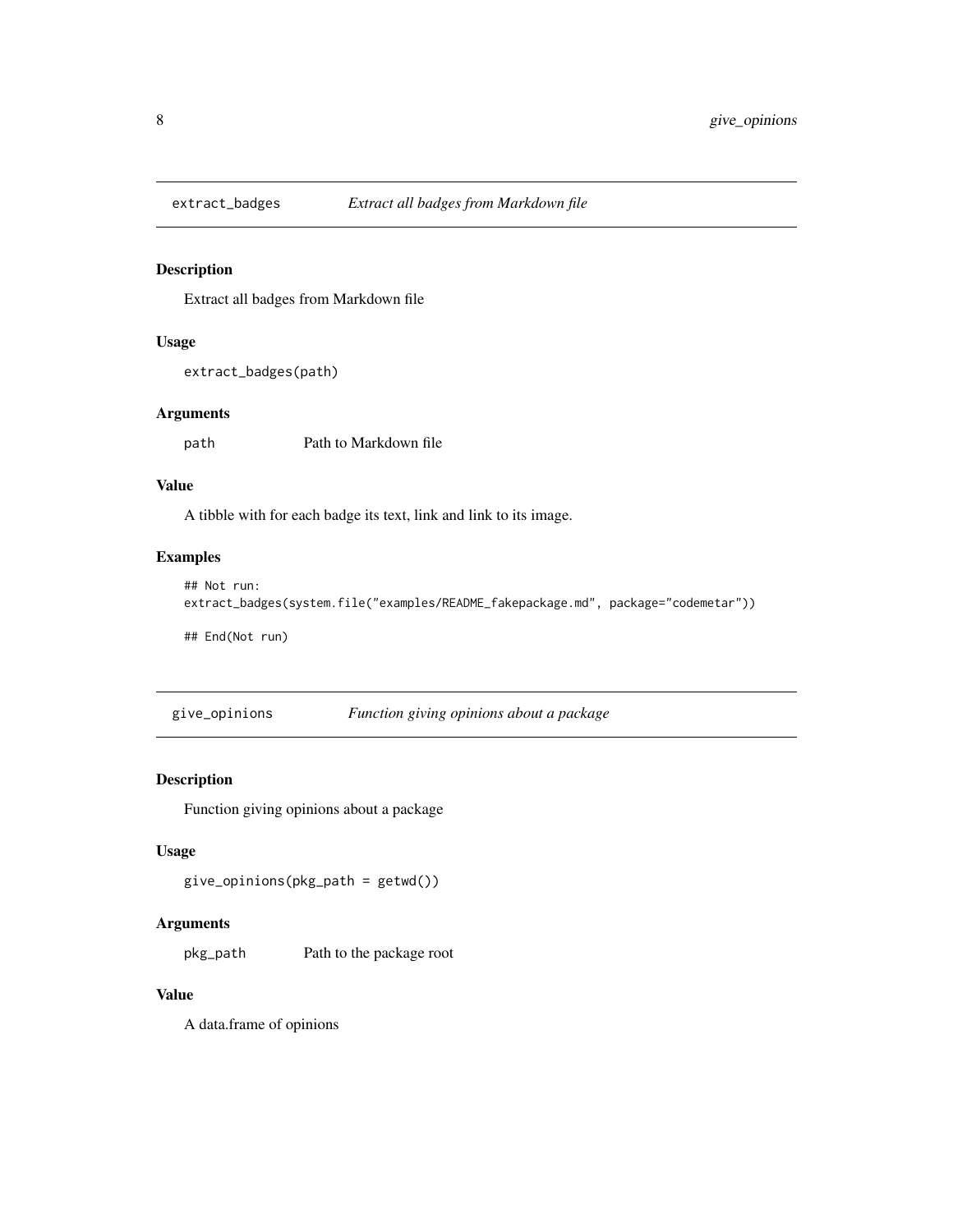#### <span id="page-8-1"></span><span id="page-8-0"></span>Description

write out a codemeta.json file for a given package. This function is basically a wrapper around create\_codemeta() to both create the codemeta object and write it out to a JSON-LD-formatted file in one command. It can also be used simply to write out to JSON-LD any existing object created with create\_codemeta().

#### Usage

```
write_codemeta(pkg = ".", path = "codemeta.json", root = ".",
  id = NULL, use_filesize = TRUE,
  force_update = getOption("codemeta_force_update", TRUE),
  use\_git\_hook = TRUE, verbose = TRUE, ...)
```
#### Arguments

| pkg          | package path to package root, or package name, or description file (character),<br>or a codemeta object (list)              |
|--------------|-----------------------------------------------------------------------------------------------------------------------------|
| path         | file name of the output, leave at default "codemeta.json"                                                                   |
| root         | if pkg is a codemeta object, optionally give the path to package root. Default<br>guess is current dir.                     |
| id           | identifier for the package, e.g. a DOI (or other resolvable URL)                                                            |
| use_filesize | whether to try adding a filesize by using $pkgbuild::build()$ .                                                             |
| force_update | Update guessed fields even if they are defined in an existing codemeta.json file                                            |
| use_git_hook | Whether to create a pre-commit hook requiring codemeta.json to be updated<br>when DESCRIPTION is changed. Defaults to TRUE. |
| verbose      | Whether to print messages indicating opinions e.g. when DESCRIPTION has<br>no URL. See give_opinions.                       |
| $\cdots$     | additional arguments to write_json                                                                                          |

#### Details

If pkg is a codemeta object, the function will attempt to update any fields it can guess (i.e. from the DESCRIPTION file), overwriting any existing data in that block. In this case, the package root directory should be the current working directory.

When creating and writing a codemeta.json for the first time, the function adds "codemeta.json" to .Rbuildignore and, if the project uses git, adds a pre-commit hook ensuring that if DESCRIPTION changes, the codemeta.json will be updated as well unless the DESCRIPTION change is committed with 'git commit –no-verify'.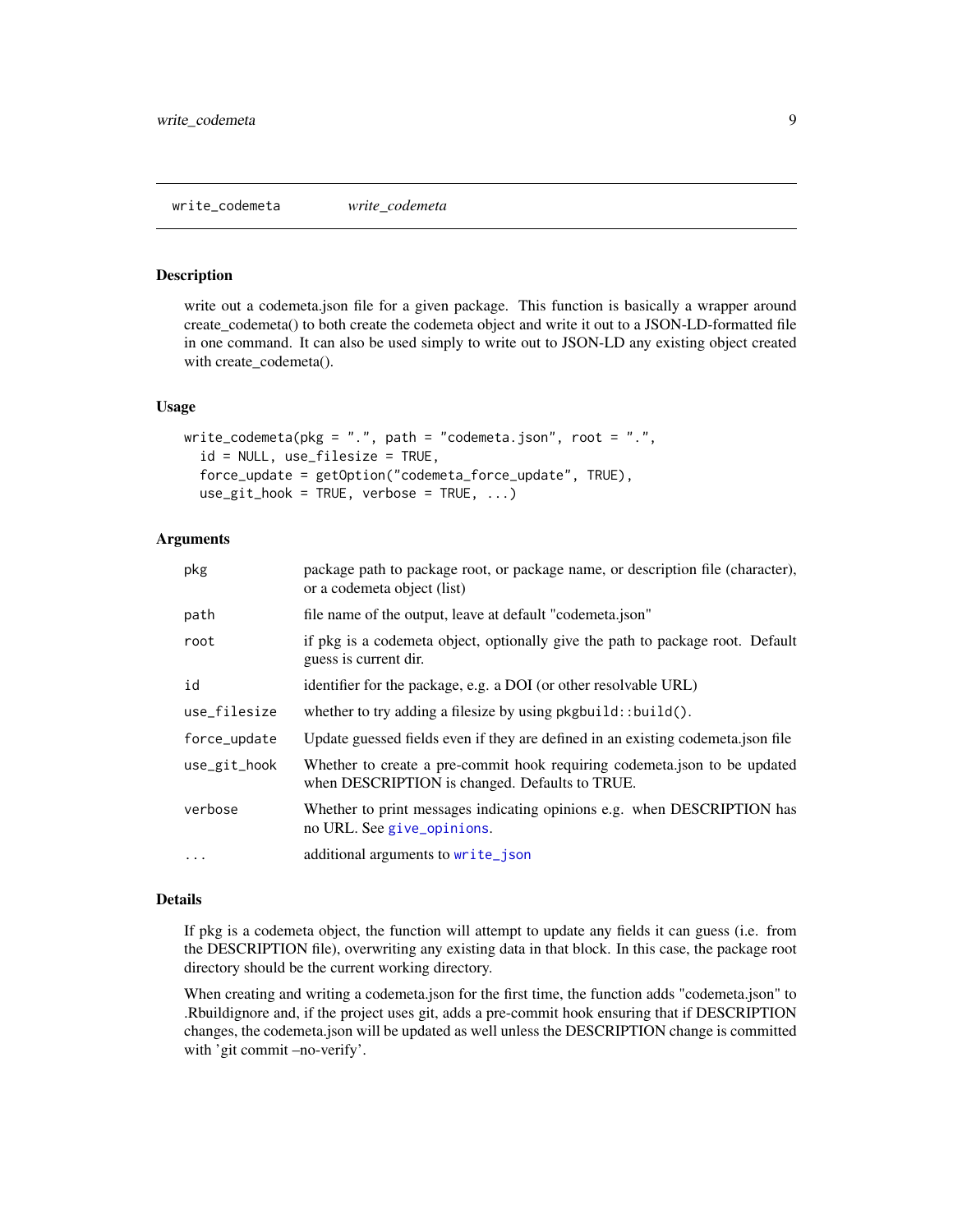#### Value

writes out the codemeta.json file

## Examples

```
write_codemeta("codemetar", path = "example_codemetar_codemeta.json")
```